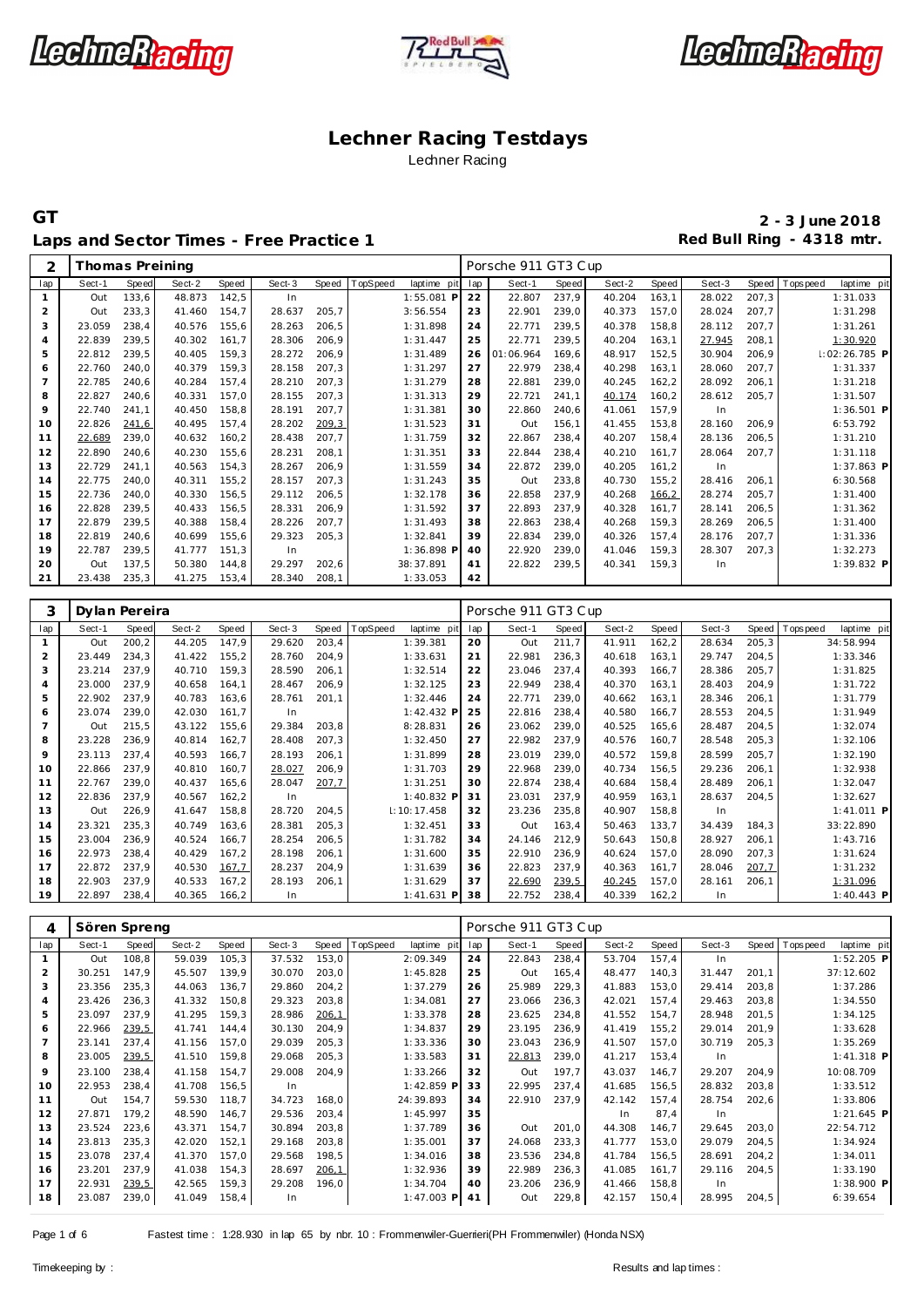





# **GT 2 - 3 June 2018**

Laps and Sector Times - Free Practice 1 **Red Bull Ring - 4318 mtr.** 

| 19 | Out    | 232.3 | 41.854 158.4 |       | 28.820 | 204.5 | 6:32.855 | 42 | 23.140 237.4 |       | 44.671 | $106.5$ | <b>In</b> |       | $1:48.115$ P |
|----|--------|-------|--------------|-------|--------|-------|----------|----|--------------|-------|--------|---------|-----------|-------|--------------|
| 20 | 22.984 | 236.9 | 41.483       | 163.6 | 28.722 | 204.5 | 1:33.189 | 43 | Out          | 232.3 | 41.806 | 148.8   | 29.561    | 204.5 | 6:06.148     |
|    | 22.967 | 236.9 | 41.565       | 156,1 | 28.671 | 205.7 | 1:33.203 | 44 | 23.153 237.4 |       | 41.116 | $161.2$ | 29.239    | 204.9 | 1:33.508     |
| 22 | 22.921 | 237.9 | 40.932       | 156.5 | 29.322 | 201.1 | 1:33.175 | 45 | 22.984       | 237.4 | 40.941 | 159.8   | 28.791    | 204.2 | 1:32.716     |
| 23 | 22.973 | 237.9 | 41.166       | 153.8 | 28.615 | 206,1 | 1:32.754 | 46 | 23.203       | 236,3 | 41.169 | 155.2   |           |       | 1:38.918 P   |

| 4              | Josh Webster |       |        |       |        |        |          |             |     | Porsche 911 GT3 Cup |       |        |        |        |        |            |              |
|----------------|--------------|-------|--------|-------|--------|--------|----------|-------------|-----|---------------------|-------|--------|--------|--------|--------|------------|--------------|
| lap            | Sect-1       | Speed | Sect-2 | Speed | Sect-3 | Speed  | TopSpeed | laptime pit | lap | Sect-1              | Speed | Sect-2 | Speed  | Sect-3 | Speed  | T ops peed | laptime pit  |
|                | Out          | 181,9 | 47.652 | 141,4 | 33.671 | 201,9  |          | 1:47.839    | 24  | 22.921              | 237,4 | 40.506 | 166,7  | 28.340 | 206,5  |            | 1:31.767     |
| 2              | 24.923       | 217.7 | 42.500 | 156.1 | 32.893 | 204,2  |          | 1:40.316    | 25  | 22.833              | 237.9 | 40.582 | 166,7  | In     |        |            | 1:39.865 P   |
| 3              | 24.125       | 231.3 | 41.365 | 155,2 | 29.097 | 203,8  |          | 1:34.587    | 26  | Out                 | 205,6 | 42.579 | 157,9  | 28.817 | 204,5  |            | 40:27.276    |
| $\overline{4}$ | 23.301       | 236,9 | 41.051 | 158,8 | 28.669 | 205,3  |          | 1:33.021    | 27  | 22.970              | 236,9 | 40.838 | 159,8  | 28.548 | 206,1  |            | 1:32.356     |
| 5              | 23.037       | 237.4 | 41.007 | 160.2 | 28.649 | 205,3  |          | 1:32.693    | 28  | 23.675              | 237.9 | 40.637 | 162, 2 | 28.227 | 204,9  |            | 1:32.539     |
| 6              | 23.003       | 238,4 | 41.066 | 162,7 | 28.594 | 206,1  |          | 1:32.663    | 29  | 23.067              | 237,4 | 42.288 | 161,7  | 28.537 | 206,9  |            | 1:33.892     |
| 7              | 23.019       | 239.0 | 40.765 | 160,2 | 28.584 | 205,7  |          | 1:32.368    | 30  | 22.929              | 239,5 | 40.637 | 159,3  | 28.377 | 207,3  |            | 1:31.943     |
| 8              | 22.974       | 239,5 | 40.760 | 157,9 | In     |        |          | 1:38.556 F  | 31  | 22.887              | 239,0 | 40.855 | 160,2  | 28.376 | 206, 5 |            | 1:32.118     |
| 9              | Out          | 180.1 | 51.564 | 141.4 | 29.741 | 199.3  |          | 8:38.874    | 32  | 22.893              | 239.0 | 40.708 | 155,2  | 28.381 | 205,7  |            | 1:31.982     |
| 10             | 23.942       | 230.8 | 42.052 | 149.2 | 28.780 | 206,5  |          | 1:34.774    | 33  | 22.966              | 240,0 | 40.719 | 162, 2 | 28.449 | 206, 5 |            | 1:32.134     |
| 11             | 22.959       | 236,9 | 40.851 | 158.8 | 28.291 | 206,9  |          | 1:32.101    | 34  | 22.968              | 237,9 | 40.698 | 164,6  | 28.603 | 203,8  |            | 1:32.269     |
| 12             | 23.008       | 236.9 | 41.806 | 147.5 | 29.077 | 206,5  |          | 1:33.891    | 35  | 23.015              | 239.0 | 40.671 | 160.7  | 29.244 | 204, 2 |            | 1:32.930     |
| 13             | 22.823       | 237,4 | 40.685 | 157.4 | 28.230 | 206,9  |          | 1:31.738    | 36  | 23.089              | 238,4 | 41.408 | 161,7  | 28.402 | 206, 5 |            | 1:32.899     |
| 14             | 23.773       | 203,3 | 43.945 | 147.1 | 29.277 | 207,7  |          | 1:36.995    | 37  | 23.012              | 238,4 | 40.660 | 157,4  | 28.348 | 206,1  |            | 1:32.020     |
| 15             | 24.719       | 210.8 | 43.179 | 157.4 | 28.669 | 207,7  |          | 1:36.567    | 38  | 22.942              | 237.4 | 40.655 | 160,2  | 28.348 | 204.9  |            | 1:31.945     |
| 16             | 22.920       | 238,4 | 40.572 | 162,7 | 28.466 | 207,7  |          | 1:31.958    | 39  | 22.911              | 238,4 | 40.809 | 159,8  | 28.407 | 205,7  |            | 1:32.127     |
| 17             | 22.785       | 239.0 | 40.385 | 160.7 | 28.406 | 207,3  |          | 1:31.576    | 40  | 22.896              | 238,4 | 40.409 | 160,7  | 28.555 | 206,5  |            | 1:31.860     |
| 18             | 22.770       | 240,0 | 42.276 | 153,8 | In     |        |          | 1:40.672 P  | 41  | 22.825              | 239,0 | 41.059 | 145,6  | In     |        |            | $1:42.117$ P |
| 19             | Out          | 224,0 | 42.436 | 155.6 | 28.756 | 204.2  |          | 51:55.471   | 42  | Out                 | 159,8 | 43.165 | 157,0  | 30.567 | 202.2  |            | 35:08.772    |
| 20             | 23.061       | 236.9 | 40.744 | 161.2 | 28.424 | 206, 5 |          | 1:32.229    | 43  | 29.937              | 138,8 | 42.207 | 162, 2 | 29.465 | 206,1  |            | 1:41.609     |
| 21             | 22.891       | 236,9 | 40.740 | 163,6 | 28.212 | 206, 5 |          | 1:31.843    | 44  | 22.949              | 236,9 | 40.401 | 158,8  | 28.074 | 206, 5 |            | 1:31.424     |
| 22             | 22.881       | 236.9 | 40.482 | 164.6 | 28.242 | 205.7  |          | 1:31.605    | 45  | 22.702              | 238.4 | 40.379 | 147.1  | 28.252 | 205,3  |            | 1:31.333     |
| 23             | 22.793       | 237,4 | 40.736 | 166,2 | 28.408 | 206,1  |          | 1:31.937    | 46  | 22.776              | 237,9 | 40.319 | 166,7  | In     |        |            | $1:40.388$ P |

| 4              |        |       | Heger-Bernsteiner-Rödig |       |        |       |          |              |     | Audi R8 LMS |       |        |       |        |       |                   |              |  |
|----------------|--------|-------|-------------------------|-------|--------|-------|----------|--------------|-----|-------------|-------|--------|-------|--------|-------|-------------------|--------------|--|
| lap            | Sect-1 | Speed | Sect-2                  | Speed | Sect-3 | Speed | TopSpeed | laptime pit  | lap | Sect-1      | Speed | Sect-2 | Speed | Sect-3 | Speed | <b>T</b> ops peed | laptime pit  |  |
| $\mathbf{1}$   | Out    | 137.7 | 56.194                  | 121.1 | 35.133 | 176.5 |          | 2:04.070     | 33  | 25.780      | 208,4 | 44.126 | 146.7 | 32.381 | 181.8 |                   | 1:42.287     |  |
| 2              | 27.616 | 199,1 | 47.539                  | 135,0 | In     |       |          | 2:01.325 P   | 34  | 25.655      | 209,2 | 44.028 | 143,2 | 32.301 | 182,4 |                   | 1:41.984     |  |
| 3              | Out    | 193,8 | 48.439                  | 134,3 | 34.826 | 181,5 |          | 4:49.242     | 35  | 25.627      | 210,8 | 44.381 | 131,7 | 32.009 | 182,4 |                   | 1:42.017     |  |
| $\overline{4}$ | 25.475 | 211,3 | 43.757                  | 144,8 | 30.688 | 184,6 |          | 1:39.920     | 36  | 26.138      | 208,8 | 44.736 | 142,9 | 32.026 | 180,6 |                   | 1:42.900     |  |
| 5              | 25.786 | 207.6 | 44.642                  | 145,9 | 31.699 | 182,7 |          | 1:42.127     | 37  | 25.814      | 208,4 | 44.516 | 138,8 | In     |       |                   | $1:49.085$ P |  |
| 6              | 25.233 | 211,3 | 43.412                  | 151,7 | 30.479 | 185,2 |          | 1:39.124     | 38  | Out         | 190.7 | 50.293 | 136,0 | 39.539 | 174,5 |                   | 42:11.710    |  |
| $\overline{7}$ | 25.606 | 210,0 | 43.411                  | 157,0 | In     |       |          | 1:47.119 P   | 39  | 28.601      | 174,8 | 55.728 | 80,5  | In     |       |                   | 2:22.528 P   |  |
| 8              | Out    | 199,5 | 45.284                  | 146,7 | 32.009 | 180,3 |          | 6:17.625     | 40  | Out         | 167,8 | 49.681 | 132,7 | 34.491 | 178,5 |                   | 11:10.877    |  |
| 9              | 25.852 | 207,2 | 44.249                  | 150,0 | 31.153 | 181,8 |          | 1:41.254     | 41  | 26.877      | 202,5 | 49.374 | 135,3 | 34.490 | 168,0 |                   | 1:50.741     |  |
| 10             | 25.657 | 208,8 | 43.621                  | 153,0 | 31.302 | 182,1 |          | 1:40.580     | 42  | 26.991      | 200,2 | 46.781 | 122,4 | 33.738 | 178,2 |                   | 1:47.510     |  |
| 11             | 25.453 | 209,6 | 43.215                  | 152,5 | 30.887 | 183,4 |          | 1:39.555     | 43  | 26.584      | 203,7 | 46.698 | 135,0 | 33.473 | 179,7 |                   | 1:46.755     |  |
| 12             | 25.452 | 210,0 | 43.501                  | 147,5 | 31.437 | 181,8 |          | 1:40.390     | 44  | 26.471      | 206,4 | 46.520 | 138,1 | 33.184 | 178,5 |                   | 1:46.175     |  |
| 13             | 25.335 | 209,2 | 43.863                  | 153,4 | In     |       |          | $1:49.415$ P | 45  | 26.351      | 206,0 | 45.888 | 141,7 | 33.356 | 173,9 |                   | 1:45.595     |  |
| 14             | Out    | 196,6 | 47.097                  | 133,3 | 33.946 | 182,1 |          | 6:27.851     | 46  | 26.971      | 205,6 | 45.914 | 135,7 | 33.122 | 178,2 |                   | 1:46.007     |  |
| 15             | 26.676 | 208,4 | 45.673                  | 130,4 | 32.658 | 181,5 |          | 1:45.007     | 47  | 26.025      | 209,2 | 45.763 | 144,4 | 33.650 | 175,9 |                   | 1:45.438     |  |
| 16             | 26.361 | 207,6 | 44.944                  | 134,0 | 32.826 | 181,8 |          | 1:44.131     | 48  | 26.207      | 208,4 | 45.368 | 142,1 | 32.966 | 180,0 |                   | 1:44.541     |  |
| 17             | 26.067 | 207.6 | 45.099                  | 138.1 | 33.229 | 177,9 |          | 1:44.395     | 49  | 25.977      | 208.0 | 45.594 | 144,4 | 33.538 | 178,8 |                   | 1:45.109     |  |
| 18             | 27.143 | 204.8 | 45.004                  | 139.9 | 32.538 | 182,1 |          | 1:44.685     | 50  | 25.933      | 208,0 | 47.289 | 137,4 | 33.049 | 179,4 |                   | 1:46.271     |  |
| 19             | 25.858 | 208,4 | 44.847                  | 133,3 | 32.356 | 181,5 |          | 1:43.061     | 51  | 26.368      | 204,4 | 46.793 | 142,9 | In     |       |                   | $1:53.472$ P |  |
| 20             | 25.818 | 190,3 | 45.679                  | 145,2 | 32.590 | 179,7 |          | 1:44.087     | 52  | Out         | 157,9 | 51.431 | 124,7 | 34.312 | 176,8 |                   | 18:08.440    |  |
| 21             | 25.745 | 209,6 | 44.112                  | 145,2 | 33.344 | 182,7 |          | 1:43.201     | 53  | 27.066      | 202,5 | 46.986 | 116,1 | In     |       |                   | 1:59.446 P   |  |
| 22             | 25.694 | 211,3 | 44.398                  | 142,1 | 32.316 | 182,1 |          | 1:42.408     | 54  | Out         | 196,2 | 47.260 | 137,1 | 33.458 | 179,4 |                   | 10:04.505    |  |
| 23             | 25.870 | 210.0 | 51.659                  | 112,7 | In     |       |          | 2:00.019 P   | 55  | 26.202      | 204.0 | 45.632 | 135,7 | 32.897 | 177,3 |                   | 1:44.731     |  |
| 24             | Out    | 146,7 | 48.155                  | 132,4 | 33.581 | 174,2 |          | 11:17.554    | 56  | 25.864      | 204,8 | 45.007 | 142,5 | 32.272 | 177,6 |                   | 1:43.143     |  |
| 25             | 25.984 | 205,6 | 47.365                  | 121,1 | 32.907 | 178,5 |          | 1:46.256     | 57  | 26.019      | 207,2 | 45.665 | 142,1 | 31.961 | 179,1 |                   | 1:43.645     |  |
| 26             | 26.027 | 206,4 | 45.038                  | 137,4 | 32.215 | 181,5 |          | 1:43.280     | 58  | 25.327      | 208,8 | 45.214 | 142,5 | 31.693 | 182,1 |                   | 1:42.234     |  |
| 27             | 25.629 | 209,2 | 44.933                  | 136,4 | 32.521 | 179,7 |          | 1:43.083     | 59  | 25.311      | 209,2 | 44.137 | 142,5 | 31.787 | 178,2 |                   | 1:41.235     |  |
| 28             | 25.817 | 207,6 | 44.646                  | 143,2 | 32.435 | 175,0 |          | 1:42.898     | 60  | 25.522      | 207,2 | 44.074 | 143,2 | 31.523 | 182,7 |                   | 1:41.119     |  |
| 29             | 26.090 | 208.4 | 44.591                  | 141,7 | 32.315 | 181,5 |          | 1:42.996     | 61  | 25.380      | 208,4 | 44.495 | 147,9 | 31.725 | 180,0 |                   | 1:41.600     |  |
| 30             | 25.827 | 208,4 | 45.021                  | 142,5 | 32.269 | 180,9 |          | 1:43.117     | 62  | 25.621      | 208,8 | 46.243 | 105,5 | 32.972 | 184,0 |                   | 1:44.836     |  |
| 31             | 25.819 | 209,6 | 44.794                  | 144,8 | 32.006 | 181,2 |          | 1:42.619     | 63  | 25.691      | 208,0 | 48.881 | 118,4 | In     |       |                   | $1:58.177$ P |  |
| 32             | 25.525 | 210,0 | 44.644                  | 125,9 | 32.560 | 182,7 |          | 1:42.729     | 64  |             |       |        |       |        |       |                   |              |  |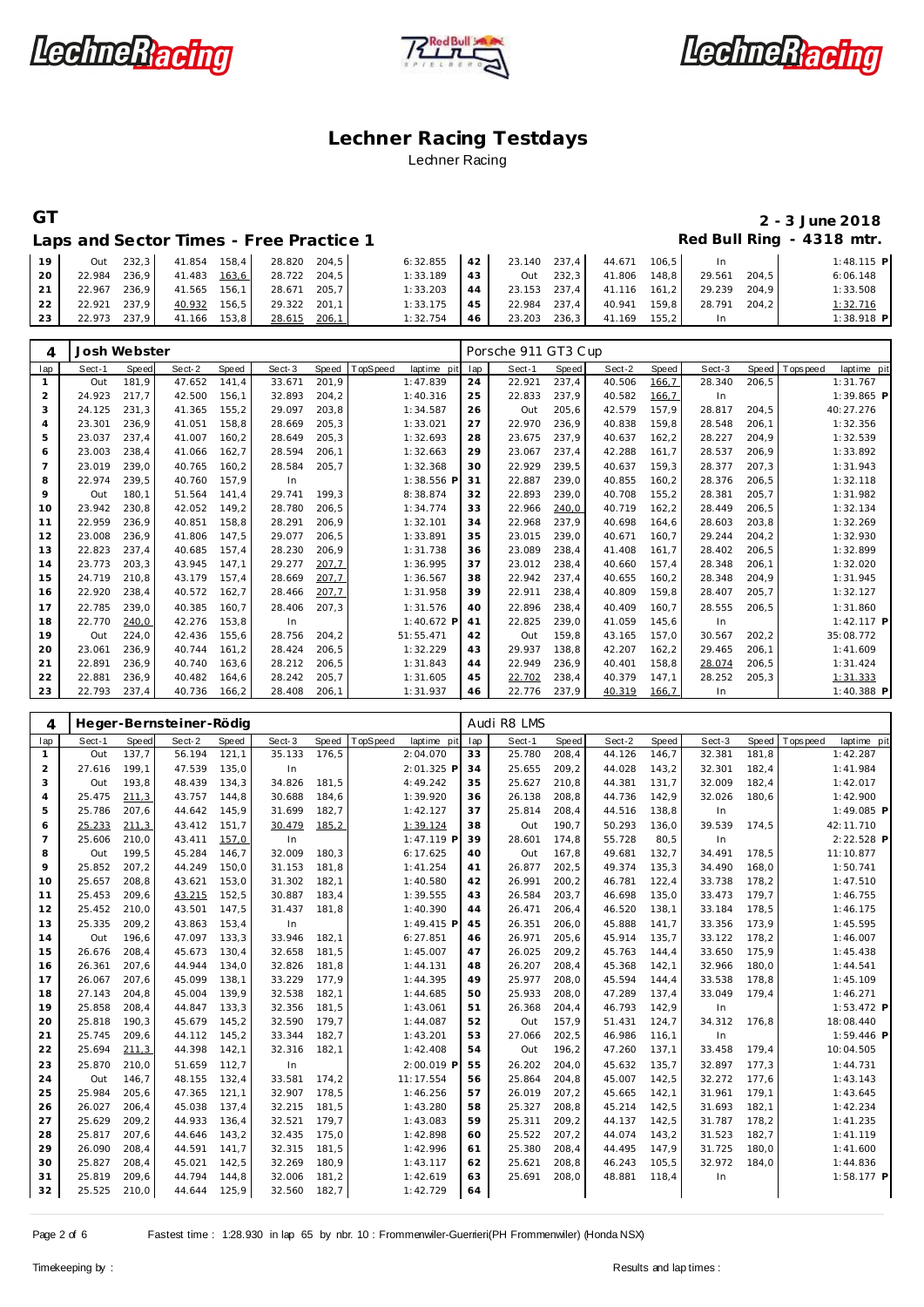





Laps and Sector Times - Free Practice 1 **Red Bull Ring - 4318 mtr.** 

**GT 2 - 3 June 2018**

| 9              |        |       | Dreyspring-Maggi |       |        |       |          |             |     | Honda NSX |       |        |       |          |       |           |              |
|----------------|--------|-------|------------------|-------|--------|-------|----------|-------------|-----|-----------|-------|--------|-------|----------|-------|-----------|--------------|
| lap            | Sect-1 | Speed | Sect-2           | Speed | Sect-3 | Speed | TopSpeed | laptime pit | lap | Sect-1    | Speed | Sect-2 | Speed | Sect-3   | Speed | Tops peed | laptime pit  |
|                | Out    | 146,9 | 52.877           | 135,0 | 31.662 | 198,5 |          | 1:54.571    | 18  | 22.796    | 239,0 | 40.612 | 158,4 | In.      |       |           | 1:39.358 P   |
| 2              | 24.163 | 232,8 | 41.907           | 150,4 | 28.534 | 206,5 |          | 1:34.604    | 19  | Out       | 235,8 | 40.873 | 158,4 | 27.771   | 209.7 |           | 4:19.602     |
| 3              | 23.063 | 236.9 | 1:48.160         | 145.2 | 29.641 | 206,9 |          | 2:40.864    | 20  | 22.925    | 239.0 | 39.939 | 160,2 | 27.800   | 209,3 |           | 1:30.664     |
| 4              | 23.394 | 237.4 | 41.813           | 153,8 | 28.551 | 206,9 |          | 1:33.758    | 21  | 22.703    | 242,2 | 40.371 | 156,1 | 27.735   | 210,9 |           | 1:30.809     |
| 5              | 23.105 | 239,0 | 40.450           | 149,2 | 28.631 | 207,3 |          | 1:32.186    | 22  | 22.641    | 242,2 | 39.978 | 164,1 | 28.292   | 205,3 |           | 1:30.911     |
| 6              | 22.818 | 239.5 | 40.109           | 159.8 | 27.876 | 210,5 |          | 1:30.803    | 23  | 22.891    | 240.0 | 39.630 | 162,2 | 27.660   | 209,3 |           | 1:30.181     |
| $\overline{7}$ | 22.907 | 239.0 | 39.973           | 158,8 | 28.149 | 208,5 |          | 1:31.029    | 24  | 22.760    | 238,4 | 39.765 | 169,8 | 27.532   | 208,5 |           | 1:30.057     |
| 8              | 22.775 | 240.0 | 39.971           | 159.3 | 27.865 | 207,7 |          | 1:30.611    | 25  | 22.708    | 239.0 | 39.445 | 164,1 | 1:04.093 | 76,3  |           | 2:06.246     |
| 9              | 22.877 | 239.0 | 39.712           | 162.7 | 28.243 | 208,5 |          | 1:30.832    | 26  |           |       | In     | 29,5  | In       |       |           | 2:24.546 P   |
| 10             | 22.696 | 238.4 | 40.472           | 153,8 | In     |       |          | 1:37.343 P  | 27  | Out       | 187.3 | 45.996 | 153,8 | 29.749   | 202,6 |           | !:28:10.791  |
| 11             | Out    | 190.3 | 49.641           | 145,6 | 30.295 | 200,4 |          | 6:22.254    | 28  | 23.495    | 235,8 | 39.814 | 167,7 | 28.309   | 206,9 |           | 1:31.618     |
| 12             | 25.179 | 193.8 | 41.399           | 154.3 | 28.364 | 207,3 |          | 1:34.942    | 29  | 22.910    | 240.0 | 39.250 | 175.9 | 28.206   | 208,9 |           | 1:30.366     |
| 13             | 22.839 | 239,5 | 40.392           | 149.6 | 28.255 | 206,1 |          | 1:31.486    | 30  | 22.783    | 239,0 | 39.173 | 175,3 | 27.619   | 206,9 |           | 1:29.575     |
| 14             | 23.534 | 237.9 | 39.869           | 160.7 | 27.632 | 207,7 |          | 1:31.035    | 31  | 22.837    | 237,9 | 39.175 | 177,0 | 27.458   | 207,7 |           | 1:29.470     |
| 15             | 22.636 | 240,0 | 39.952           | 168,8 | 28.016 | 206,1 |          | 1:30.604    | 32  | 22.591    | 239,0 | 39.249 | 178,8 | 27.611   | 210,5 |           | 1:29.451     |
| 16             | 22.790 | 239,5 | 40.022           | 157,9 | 27.992 | 208,9 |          | 1:30.804    | 33  | 23.173    | 236,9 | 39.302 | 173,1 | In.      |       |           | $1:35.601$ P |
| 17             | 22.740 | 240,6 | 39.792           | 164,6 | 27.920 | 206,9 |          | 1:30.452    | 34  |           |       |        |       |          |       |           |              |

| 10             |        |       | Frommenwiler-Guerrieri |       |        |        |          |              |     | Honda NSX |              |        |       |        |       |                               |
|----------------|--------|-------|------------------------|-------|--------|--------|----------|--------------|-----|-----------|--------------|--------|-------|--------|-------|-------------------------------|
| lap            | Sect-1 | Speed | Sect-2                 | Speed | Sect-3 | Speed  | TopSpeed | laptime pit  | lap | Sect-1    | <b>Speed</b> | Sect-2 | Speed | Sect-3 |       | Speed Topspeed<br>laptime pit |
| $\mathbf{1}$   | Out    | 150,0 | 51.280                 | 130,1 | 32.660 | 194,2  |          | 1:57.024     | 35  | 22.631    | 233,8        | 39.225 | 176,5 | 27.299 | 207.7 | 1:29.155                      |
| $\overline{2}$ | 24.318 | 218,1 | 43.423                 | 144,0 | 29.688 | 206,9  |          | 1:37.429     | 36  | 22.947    | 238,4        | 39.235 | 172,5 | In     |       | 1:35.420 P                    |
| 3              | 23.056 | 235,3 | 40.667                 | 155,2 | 27.970 | 208,1  |          | 1:31.693     | 37  | Out       | 123,0        | 55.261 | 135,3 | 30.034 | 203,0 | 11:14.251                     |
| $\overline{4}$ | 22.857 | 236,9 | 41.480                 | 146,3 | 28.291 | 208,9  |          | 1:32.628     | 38  | 23.646    | 232,3        | 44.089 | 137,8 | In     |       | 1:45.062 P                    |
| 5              | 23.017 | 236,9 | 40.277                 | 157,4 | 27.914 | 208,1  |          | 1:31.208     | 39  | Out       | 192,0        | 46.460 | 141,0 | 29.761 | 205,7 | 9:11.567                      |
| 6              | 22.810 | 236,9 | 39.845                 | 166,2 | 27.406 | 210,1  |          | 1:30.061     | 40  | 23.128    | 234,8        | 40.277 | 162,7 | 27.661 | 209,3 | 1:31.066                      |
| $\overline{7}$ | 22.720 | 237,4 | 40.660                 | 165,6 | 27.402 | 210,1  |          | 1:30.782     | 41  | 22.900    | 236,3        | 39.719 | 172,0 | 27.483 | 209,3 | 1:30.102                      |
| 8              | 22.764 | 237,9 | 39.804                 | 141,7 | 27.918 | 210,5  |          | 1:30.486     | 42  | 22.704    | 237,4        | 39.518 | 169,8 | 27.492 | 208,1 | 1:29.714                      |
| 9              | 22.836 | 238,4 | 39.663                 | 170,3 | 27.529 | 210,5  |          | 1:30.028     | 43  | 22.599    | 237,9        | 39.805 | 149,2 | In     |       | 1:45.766 P                    |
| 10             | 22.710 | 235,8 | 39.583                 | 167,2 | In     |        |          | 1:34.922 P   | 44  | Out       | 136,3        | 45.030 | 148,4 | 29.312 | 206,1 | 18:27.475                     |
| 11             | Out    | 233,3 | 40.375                 | 166,2 | 27.932 | 206,5  |          | 3:11.907     | 45  | 24.158    | 190,0        | 44.921 | 135,0 | 30.489 | 204,2 | 1:39.568                      |
| 12             | 22.875 | 234,3 | 39.662                 | 172,0 | 27.800 | 206,5  |          | 1:30.337     | 46  | 23.527    | 222,2        | 41.417 | 156,1 | 28.118 | 208,9 | 1:33.062                      |
| 13             | 22.800 | 236,3 | 39.764                 | 171.4 | 27.592 | 207,3  |          | 1:30.156     | 47  | 22.701    | 239,5        | 39.552 | 166,2 | 27.229 | 209,3 | 1:29.482                      |
| 14             | 23.127 | 237,4 | 39.756                 | 169,8 | 27.656 | 208,5  |          | 1:30.539     | 48  | 22.765    | 238,4        | 40.035 | 150,4 | 27.867 | 210,1 | 1:30.667                      |
| 15             | 22.801 | 241,1 | 39.847                 | 172,0 | 27.687 | 207,7  |          | 1:30.335     | 49  | 22.679    | 239,0        | 39.832 | 154,3 | 27.739 | 209,3 | 1:30.250                      |
| 16             | 22.616 | 238,4 | 39.515                 | 173,6 | 27.450 | 207,3  |          | 1:29.581     | 50  | 22.649    | 235,8        | 39.377 | 175,3 | 29.474 | 209,7 | 1:31.500                      |
| 17             | 22.598 | 239,0 | 39.563                 | 175,3 | 28.351 | 208,9  |          | 1:30.512     | 51  | 22.742    | 236,9        | 39.423 | 172,0 | 27.388 | 209,3 | 1:29.553                      |
| 18             | 23.033 | 238,4 | 39.664                 | 172,0 | In     |        |          | 1:35.084 F   | 52  | 22.758    | 239,0        | 39.598 | 171,4 | 27.250 | 210,1 | 1:29.606                      |
| 19             | Out    | 231,3 | 40.630                 | 169,8 | 27.978 | 205,3  |          | 13:55.840    | 53  | 22.506    | 240,0        | 39.507 | 167,7 | 27.225 | 209,7 | 1:29.238                      |
| 20             | 22.842 | 237,4 | 39.712                 | 170,3 | 27.877 | 202,6  |          | 1:30.431     | 54  | 22.633    | 237,4        | 39.388 | 166,2 | In     |       | 1:33.127 P                    |
| 21             | 22.794 | 238,4 | 39.776                 | 177.0 | 27.505 | 208,1  |          | 1:30.075     | 55  | Out       | 228,8        | 40.591 | 165,6 | 27.758 | 207,3 | 13:45.875                     |
| 22             | 22.614 | 240,6 | 39.885                 | 169,8 | 27.348 | 208,5  |          | 1:29.847     | 56  | 22.819    | 236,9        | 39.370 | 175,9 | 27.686 | 204,2 | 1:29.875                      |
| 23             | 22.629 | 240,0 | 40.001                 | 156,5 | 28.136 | 208,1  |          | 1:30.766     | 57  | 22.865    | 235,8        | 39.448 | 169,3 | 27.161 | 210,5 | 1:29.474                      |
| 24             | 22.801 | 236,9 | 39.435                 | 170,9 | 28.267 | 203,0  |          | 1:30.503     | 58  | 22.666    | 235,8        | 39.350 | 172,5 | 27.244 | 209,3 | 1:29.260                      |
| 25             | 22.929 | 237,9 | 39.687                 | 165,1 | In.    |        |          | 1:35.267 P   | 59  | 23.516    | 202,5        | 47.315 | 138,8 | In     |       | $1:45.415$ P                  |
| 26             | Out    | 222,2 | 42.609                 | 152,5 | 28.775 | 202,2  |          | 6:36.881     | 60  | Out       | 194,1        | 45.487 | 147,9 | 30.088 | 201,1 | 8:05.140                      |
| 27             | 23.434 | 235,3 | 39.797                 | 174,2 | 27.461 | 208,5  |          | 1:30.692     | 61  | 24.555    | 229,8        | 42.952 | 154,3 | 28.395 | 208,1 | 1:35.902                      |
| 28             | 22.501 | 237,9 | 39.197                 | 178.8 | 27.681 | 203,8  |          | 1:29.379     | 62  | 22.727    | 236,9        | 39.411 | 178,8 | 27.250 | 211,4 | 1:29.388                      |
| 29             | 22.709 | 239,0 | 39.141                 | 181,2 | 27.111 | 208,9  |          | 1:28.961     | 63  | 22.558    | 238,4        | 39.382 | 169,3 | 27.648 | 193,2 | 1:29.588                      |
| 30             | 22.525 | 240,6 | 39.289                 | 180,6 | 27.263 | 208,1  |          | 1:29.077     | 64  | 23.049    | 238,4        | 40.596 | 153,8 | 28.506 | 209,3 | 1:32.151                      |
| 31             | 22.599 | 240,0 | 39.717                 | 160,2 | In     |        |          | $1:35.151$ P | 65  | 22.674    | 236,3        | 39.284 | 173,1 | 26.972 | 210,5 | 1:28.930                      |
| 32             | Out    | 226,9 | 40.675                 | 166,7 | 27.970 | 205, 3 |          | 12:30.958    | 66  | 22.601    | 237,4        | 39.275 | 170,9 | 27.131 | 210,5 | 1:29.007                      |
| 33             | 22.868 | 237,4 | 39.878                 | 159,8 | 28.514 | 207,3  |          | 1:31.260     | 67  | 22.604    | 239,0        | 43.065 | 133,3 | In     |       | 1:39.199 P                    |
| 34             | 22.929 | 238,4 | 39.448                 | 173,6 | 27.472 | 209,3  |          | 1:29.849     | 68  |           |              |        |       |        |       |                               |

|     |        |       | Wieninger-Andree |       |        |       |                 |                 |                | Audi R8 LMS  |       |        |       |        |       |                |              |
|-----|--------|-------|------------------|-------|--------|-------|-----------------|-----------------|----------------|--------------|-------|--------|-------|--------|-------|----------------|--------------|
| lap | Sect-1 | Speed | Sect-2           | Speed | Sect-3 | Speed | <b>TopSpeed</b> | laptime pit lap |                | Sect-1       | Speed | Sect-2 | Speed | Sect-3 |       | Speed Topspeed | laptime pit  |
|     | Out    | 199.1 | 49.170           | 137.4 | 34.508 | 180.6 |                 | 1:50.545        | 13             | 25.151       | 219.5 | 44.432 | 137.4 | 32.395 | 188.8 |                | 1:41.978     |
|     | 25.983 | 217.7 | 44.644           | 138.8 | 32.546 | 186.5 |                 | 1:43.173        | $\overline{4}$ | 25.004       | 219.0 | 43.837 | 142.9 |        |       |                | $1:49.517$ P |
|     | 25.127 | 218.1 | 44.401           | 142.5 | 32.124 | 185.6 |                 | 1:41.652        | 15             | Out          | 208,8 | 45.362 | 136.7 | 32.393 | 185.6 |                | 21:48.533    |
|     | 25.159 | 217.7 | 44.665           | 143,2 | 32.183 | 183.4 |                 | 1:42.007        | 16             | 25.173 217,7 |       | 44.299 | 141.4 | 31.532 | 188,2 |                | 1:41.004     |
|     | 25.110 | 218.6 | 45.221           | 135.3 | 32.919 | 184.9 |                 | 1:43.250        |                | 25.023       | 218.1 | 44.610 | 138.5 | 31.559 | 187.8 |                | 1:41.192     |
| 6   | 25.288 | 220,8 | 44.314           | 141.0 | 32.119 | 188.2 |                 | 1:41.721        | 18             | 25.029       | 215.9 | 43.587 | 144,8 | 31.496 | 183.1 |                | 1:40.112     |

Page 3 of 6 Fastest time : 1:28.930 in lap 65 by nbr. 10 : Frommenwiler-Guerrieri(PH Frommenwiler) (Honda NSX)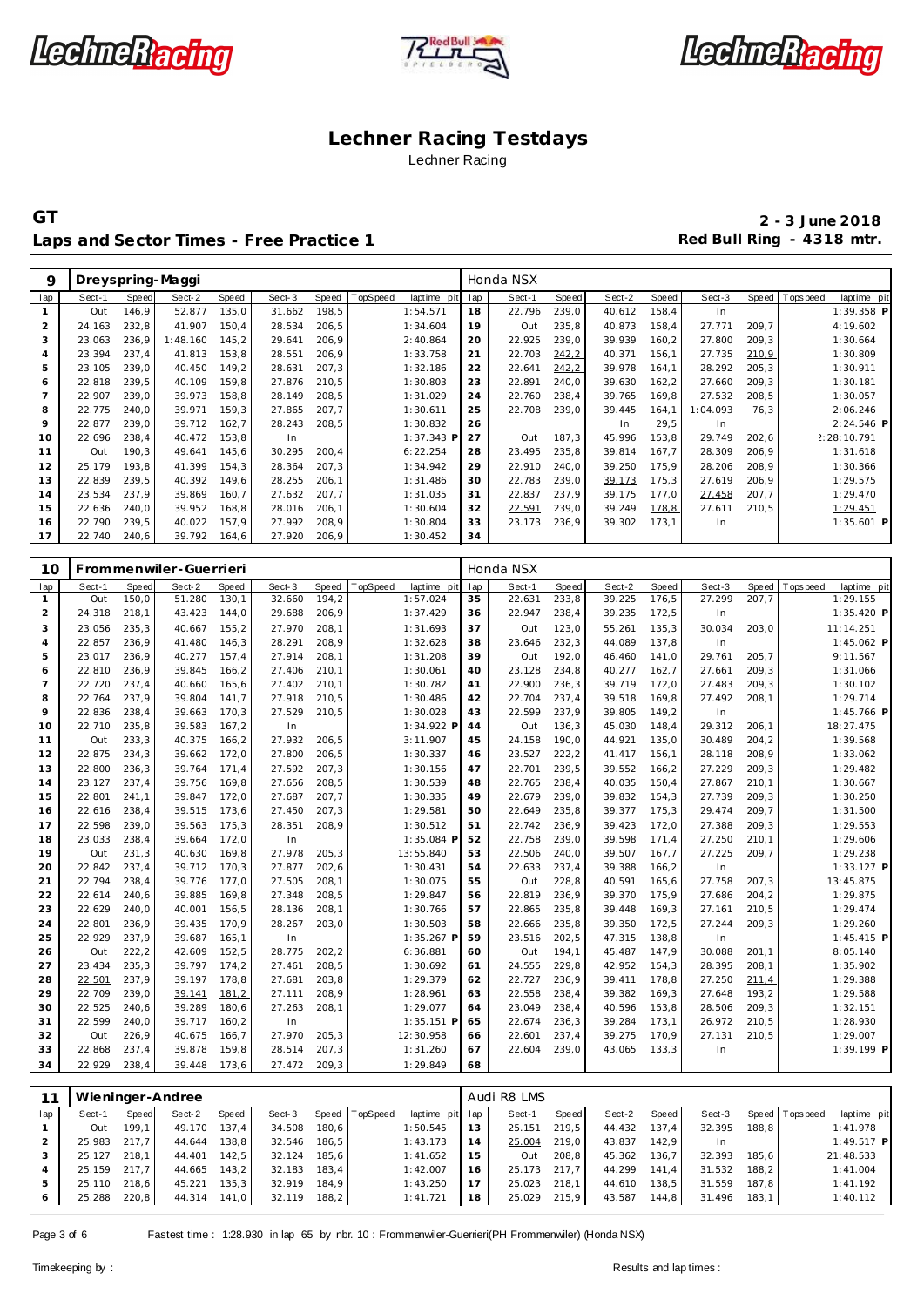





# **GT 2 - 3 June 2018**

Laps and Sector Times - Free Practice 1 **Red Bull Ring - 4318 mtr.** 

|                 |              |       | 25.806 169,3 45.175 137,1 | $\ln$                     | $1:51.807$ P $19$ 25.038 218.1 44.966 139.2 |    |              |           |              | In     |       | $1:51.854$ P |
|-----------------|--------------|-------|---------------------------|---------------------------|---------------------------------------------|----|--------------|-----------|--------------|--------|-------|--------------|
|                 | Out          | 120.0 | 59.305 138,8              | 33.128 187.5              | 13:13.300                                   | 20 |              | Out 204.0 | 47.322 131.1 | 33.259 | 186.2 | 6:56.272     |
|                 | 25.229       | 216.8 | 44.182 138,8              | 32.177 183.7              | 1:41.588                                    | 21 | 25.534 215.9 |           | 45.445 139.9 | 32.289 | 187.5 | 1:43.268     |
| $10-1$          | 25.241 217.2 |       |                           | 44.145 141.4 33.242 185.9 | 1:42.628                                    | 22 | 25.086 216.4 |           | 44.768 139.9 | 31.879 | 188.8 | 1:41.733     |
| 11 <sup>1</sup> | 25.151       | 219.5 | 43.678 143,2              | 31.757 189.1              | 1:40.586                                    | 23 | 25.029 217.2 |           | 44.066 143.2 | In.    |       | 11:38.511 P  |
| 12 <sub>1</sub> | 25.080 216,8 |       | 44.976 132,4              | 34.202 190.1              | 1:44.258                                    | 24 |              |           |              |        |       |              |

| 12             |        |       | Jörn Schmidt-Staade |        |        |       |          |              |     | Porsche 911 GT3 Cup |       |        |       |        |        |             |              |
|----------------|--------|-------|---------------------|--------|--------|-------|----------|--------------|-----|---------------------|-------|--------|-------|--------|--------|-------------|--------------|
| lap            | Sect-1 | Speed | Sect-2              | Speed  | Sect-3 | Speed | TopSpeed | laptime pit  | lap | Sect-1              | Speed | Sect-2 | Speed | Sect-3 | Speed  | T ops pee d | laptime pit  |
| $\mathbf{1}$   | Out    | 122,1 | 46.701              | 151,3  | 30.631 | 203,8 |          | 1:48.037     | 28  | 22.910              | 236,3 | 41.016 | 158,4 | 28.679 | 206,5  |             | 1:32.605     |
| 2              | 23.344 | 235,3 | 41.005              | 156.1  | 28.762 | 205,7 |          | 1:33.111     | 29  | 23.016              | 235,8 | 41.041 | 156,5 | 28.698 | 206,1  |             | 1:32.755     |
| 3              | 23.031 | 236.3 | 40.637              | 157.0  | 28.455 | 204,9 |          | 1:32.123     | 30  | 22.978              | 235,8 | 41.044 | 157,0 | 28.722 | 205,7  |             | 1:32.744     |
| $\overline{4}$ | 22.868 | 237.4 | 40.983              | 161.7  | 28.782 | 206,5 |          | 1:32.633     | 31  | 22.949              | 239.0 | 41.095 | 157,4 | 28.596 | 206.1  |             | 1:32.640     |
| 5              | 22.869 | 236,3 | 40.604              | 157,0  | 29.031 | 206,1 |          | 1:32.504     | 32  | 22.893              | 235,3 | 41.022 | 156,1 | 29.016 | 204,9  |             | 1:32.931     |
| 6              | 22.901 | 236,9 | 40.609              | 162, 2 | 28.301 | 205,3 |          | 1:31.811     | 33  | 23.013              | 235,8 | 41.004 | 153,4 | 28.553 | 206,1  |             | 1:32.570     |
| $\overline{7}$ | 22.929 | 238.4 | 40.582              | 164.1  | 28.255 | 205,7 |          | 1:31.766     | 34  | 22.873              | 235,8 | 40.965 | 156,1 | 28.440 | 206,5  |             | 1:32.278     |
| 8              | 22.830 | 240,6 | 41.484              | 155.6  | In     |       |          | $1:40.741$ P | 35  | 22.843              | 234,8 | 40.979 | 158,4 | 29.574 | 198.9  |             | 1:33.396     |
| 9              | Out    | 199.5 | 43.223              | 149.6  | 29.034 | 204.5 |          | 10:11.144    | 36  | 23.201              | 236,9 | 41.061 | 157,4 | In     |        |             | $1:42.164$ P |
| 10             | 23.076 | 235,3 | 42.807              | 153,8  | 28.942 | 203,4 |          | 1:34.825     | 37  | Out                 | 140,6 | 51.853 | 136,4 | 33.587 | 200.0  |             | 35:14.853    |
| 11             | 22.945 | 236.3 | 40.885              | 157.0  | 28.594 | 205,7 |          | 1:32.424     | 38  | 24.326              | 211.7 | 42.958 | 156,5 | 29.025 | 204,9  |             | 1:36.309     |
| 12             | 22.935 | 231.3 | 41.448              | 150.8  | 29.380 | 205,3 |          | 1:33.763     | 39  | 22.863              | 236,9 | 41.518 | 157,9 | 28.272 | 206.1  |             | 1:32.653     |
| 13             | 22.913 | 234,3 | 42.097              | 150,4  | 28.998 | 204,5 |          | 1:34.008     | 40  | 22.812              | 236,3 | 40.620 | 159,8 | 29.199 | 198,2  |             | 1:32.631     |
| 14             | 22.895 | 240,6 | 41.918              | 152,1  | 28.874 | 204,9 |          | 1:33.687     | 41  | 23.161              | 236,9 | 45.748 | 127,1 | In     |        |             | 1:55.774 P   |
| 15             | 22.974 | 239,0 | 41.035              | 153,8  | 28.649 | 204,9 |          | 1:32.658     | 42  | Out                 | 196,9 | 44.675 | 135,0 | 29.147 | 205,3  |             | 12:02.810    |
| 16             | 24.848 | 232,8 | 41.318              | 134.3  | In     |       |          | 1:43.423 P   | 43  | 23.067              | 235,8 | 41.100 | 159,8 | 28.553 | 205, 3 |             | 1:32.720     |
| 17             | Out    | 216.8 | 42.070              | 148.8  | 28.881 | 204.9 |          | 13:08.676    | 44  | 22.964              | 235,3 | 40.741 | 153,8 | 28.295 | 205,7  |             | 1:32.000     |
| 18             | 22.915 | 236,9 | 41.000              | 157,0  | 28.682 | 204,9 |          | 1:32.597     | 45  | 22.849              | 235,3 | 40.675 | 157,9 | 39.679 | 178,5  |             | 1:43.203     |
| 19             | 22.973 | 236,9 | 41.488              | 151,7  | 28.947 | 206,1 |          | 1:33.408     | 46  | 25.144              | 197,3 | 44.756 | 142,9 | In     |        |             | 1:49.724 P   |
| 20             | 22.960 | 236.3 | 41.033              | 154.7  | 28.612 | 206,5 |          | 1:32.605     | 47  | Out                 | 232,8 | 40.842 | 157,4 | 32.098 | 205.3  |             | 7:59.889     |
| 21             | 22.888 | 236.9 | 41.087              | 153.4  | 28.541 | 206.1 |          | 1:32.516     | 48  | 22.824              | 239,0 | 40.346 | 166,2 | 28.352 | 205,7  |             | 1:31.522     |
| 22             | 22.903 | 236,9 | 40.790              | 153,8  | 28.772 | 203,8 |          | 1:32.465     | 49  | 22.805              | 239,0 | 40.392 | 165,6 | 28.456 | 206,5  |             | 1:31.653     |
| 23             | 23.015 | 236.9 | 40.960              | 153.0  | 28.581 | 206,5 |          | 1:32.556     | 50  | 22.801              | 239,0 | 40.426 | 161,2 | 28.226 | 206,9  |             | 1:31.453     |
| 24             | 22.837 | 236.3 | 41.178              | 153.8  | 28.642 | 205,7 |          | 1:32.657     | 51  | 22.742              | 234,3 | 40.556 | 160.7 | In     |        |             | $1:38.518$ P |
| 25             | 22.873 | 235,3 | 41.040              | 155,2  | 28.876 | 203,8 |          | 1:32.789     | 52  | Out                 | 226,4 | 42.458 | 151,3 | 28.839 | 203,4  |             | 15:43.327    |
| 26             | 22.972 | 236.9 | 41.144              | 152,5  | 28.525 | 205,3 |          | 1:32.641     | 53  | 22.982              | 235,8 | 40.747 | 155,6 | 28.572 | 204,2  |             | 1:32.301     |
| 27             | 22.864 | 235,8 | 41.136              | 154,7  | 28.630 | 204,9 |          | 1:32.630     | 54  | 23.131              | 235,8 | 42.831 | 114,9 | In     |        |             | 1:54.807 P   |

| 13             | <b>HRT-MSG</b> |       |          |       |        |       |          |              |     | Porsche 911 GT3 Cup |       |        |       |        |        |             |              |
|----------------|----------------|-------|----------|-------|--------|-------|----------|--------------|-----|---------------------|-------|--------|-------|--------|--------|-------------|--------------|
| lap            | Sect-1         | Speed | Sect-2   | Speed | Sect-3 | Speed | TopSpeed | laptime pit  | lap | Sect-1              | Speed | Sect-2 | Speed | Sect-3 | Speed  | T ops pee d | laptime pit  |
| 1              | Out            | 185.7 | 48.415   | 135.3 | 31.196 | 199.3 |          | 1:45.247     | 36  | 23.425              | 237.9 | 41.683 | 149,2 | 28.880 | 206.1  |             | 1:33.988     |
| 2              | 24.522         | 219,5 | 43.383   | 145,2 | 30.222 | 201,1 |          | 1:38.127     | 37  | 23.177              | 234,8 | 41.754 | 158,4 | In     |        |             | $1:40.694$ P |
| 3              | 23.785         | 229,3 | 48.587   | 150,4 | 31.229 | 176,2 |          | 1:43.601     | 38  | Out                 | 158,8 | 49.380 | 128,6 | 34.468 | 196.0  |             | 21:39.425    |
| $\overline{4}$ | 24.351         | 229.8 | 42.373   | 152.1 | 29.221 | 203,8 |          | 1:35.945     | 39  | 24.561              | 204.8 | 44.452 | 151.3 | 30.401 | 195,7  |             | 1:39.414     |
| 5              | 23.733         | 234,8 | 41.892   | 152,5 | 29.252 | 203,0 |          | 1:34.877     | 40  | 24.228              | 226,9 | 43.003 | 155,6 | 29.695 | 203,8  |             | 1:36.926     |
| 6              | 23.581         | 236,3 | 41.783   | 153.8 | 29.001 | 203,4 |          | 1:34.365     | 41  | 23.547              | 232,3 | 42.326 | 147,5 | 29.626 | 205,3  |             | 1:35.499     |
| 7              | 23.405         | 236,3 | 41.417   | 152,5 | 28.983 | 203,8 |          | 1:33.805     | 42  | 23.265              | 236,3 | 41.839 | 154,3 | 29.333 | 205,3  |             | 1:34.437     |
| 8              | 23.305         | 236.3 | 41.318   | 150.4 | 29.011 | 204,2 |          | 1:33.634     | 43  | 23.379              | 234.8 | 48.478 | 130.1 | In     |        |             | $1:53.785$ P |
| 9              | 23.532         | 236,9 | 1:19.424 | 121,1 | In     |       |          | 2:33.232 P   | 44  | Out                 | 201,0 | 43.223 | 143,6 | 29.736 | 205,7  |             | 9:20.283     |
| 10             | Out            | 221,7 | 42.968   | 147.1 | In     |       |          | 4:28.074 P   | 45  | 23.479              | 236,3 | 41.800 | 156,1 | 29.370 | 202,6  |             | 1:34.649     |
| 11             | Out            | 219,9 | 44.483   | 150.8 | 29.702 | 204.2 |          | 7:52.251     | 46  | 23.233              | 239,0 | 41.590 | 153,4 | 29.135 | 205, 3 |             | 1:33.958     |
| 12             | 24.079         | 233,3 | 1:08.424 | 147.1 | 29.552 | 204,2 |          | 2:02.055     | 47  | 23.224              | 232,8 | 41.778 | 157,0 | 30.905 | 204,9  |             | 1:35.907     |
| 13             | 23.463         | 233,8 | 42.087   | 152,1 | 29.456 | 204,5 |          | 1:35.006     | 48  | 23.282              | 233,3 | 41.936 | 156,1 | In     |        |             | $1:43.166$ P |
| 14             | 23.466         | 218.6 | 43.001   | 157.4 | 29.157 | 204,2 |          | 1:35.624     | 49  | Out                 | 204.4 | 43.991 | 133,3 | 29.485 | 206.5  |             | 11:45.380    |
| 15             | 23.527         | 232,3 | 43.763   | 151,7 | 31.433 | 204,2 |          | 1:38.723     | 50  | 23.300              | 234,8 | 41.631 | 153,8 | 29.120 | 205,3  |             | 1:34.051     |
| 16             | 23.346         | 237,4 | 41.800   | 155,2 | 29.087 | 204,9 |          | 1:34.233     | 51  | 23.188              | 238,4 | 41.557 | 158,4 | 29.103 | 206,9  |             | 1:33.848     |
| 17             | 23.223         | 237,4 | 43.479   | 157.0 | 29.719 | 205,7 |          | 1:36.421     | 52  | 23.273              | 238,4 | 41.155 | 161.7 | 28.864 | 206,9  |             | 1:33.292     |
| 18             | 23.410         | 235.8 | 41.657   | 159.3 | 29.090 | 205,7 |          | 1:34.157     | 53  | 22.974              | 239.5 | 41.091 | 158.4 | 28.749 | 207.3  |             | 1:32.814     |
| 19             | 23.172         | 238,4 | 41.596   | 158,4 | 29.203 | 200,4 |          | 1:33.971     | 54  | 22.920              | 238,4 | 41.217 | 158,4 | 28.841 | 206,1  |             | 1:32.978     |
| 20             | 23.280         | 237.9 | 41.613   | 144.8 | In     |       |          | $1:48.019$ P | 55  | 22.985              | 239.0 | 41.581 | 164.1 | 28.649 | 208,1  |             | 1:33.215     |
| 21             | Out            | 222,6 | 42.825   | 147.5 | 29.591 | 196.7 |          | 7:08.682     | 56  | 23.133              | 239.5 | 40.987 | 165.6 | 28.702 | 206,9  |             | 1:32.822     |
| 22             | 23.537         | 235,3 | 41.669   | 156,1 | 29.054 | 205,3 |          | 1:34.260     | 57  | 23.050              | 239,0 | 40.982 | 166,2 | 28.614 | 207,7  |             | 1:32.646     |
| 23             | 23.126         | 237.9 | 42.481   | 153,8 | 29.006 | 204,5 |          | 1:34.613     | 58  | 22.958              | 238,4 | 41.230 | 164,1 | 28.918 | 180,0  |             | 1:33.106     |
| 24             | 23.247         | 235,3 | 41.927   | 154.3 | 29.120 | 204,2 |          | 1:34.294     | 59  | 25.111              | 186.4 | 42.738 | 147.9 | 29.370 | 206,1  |             | 1:37.219     |
| 25             | 23.255         | 233,3 | 41.908   | 153,8 | 29.208 | 206,1 |          | 1:34.371     | 60  | 23.244              | 238,4 | 41.267 | 163,6 | 28.736 | 204,9  |             | 1:33.247     |
| 26             | 23.381         | 236,3 | 41.856   | 152,1 | 29.141 | 202,6 |          | 1:34.378     | 61  | 23.187              | 238,4 | 41.369 | 162,7 | 28.712 | 207,3  |             | 1:33.268     |
| 27             | 24.964         | 234,8 | 41.443   | 151,7 | 28.814 | 205,7 |          | 1:35.221     | 62  | 22.993              | 240,6 | 40.962 | 165,6 | 28.707 | 208,1  |             | 1:32.662     |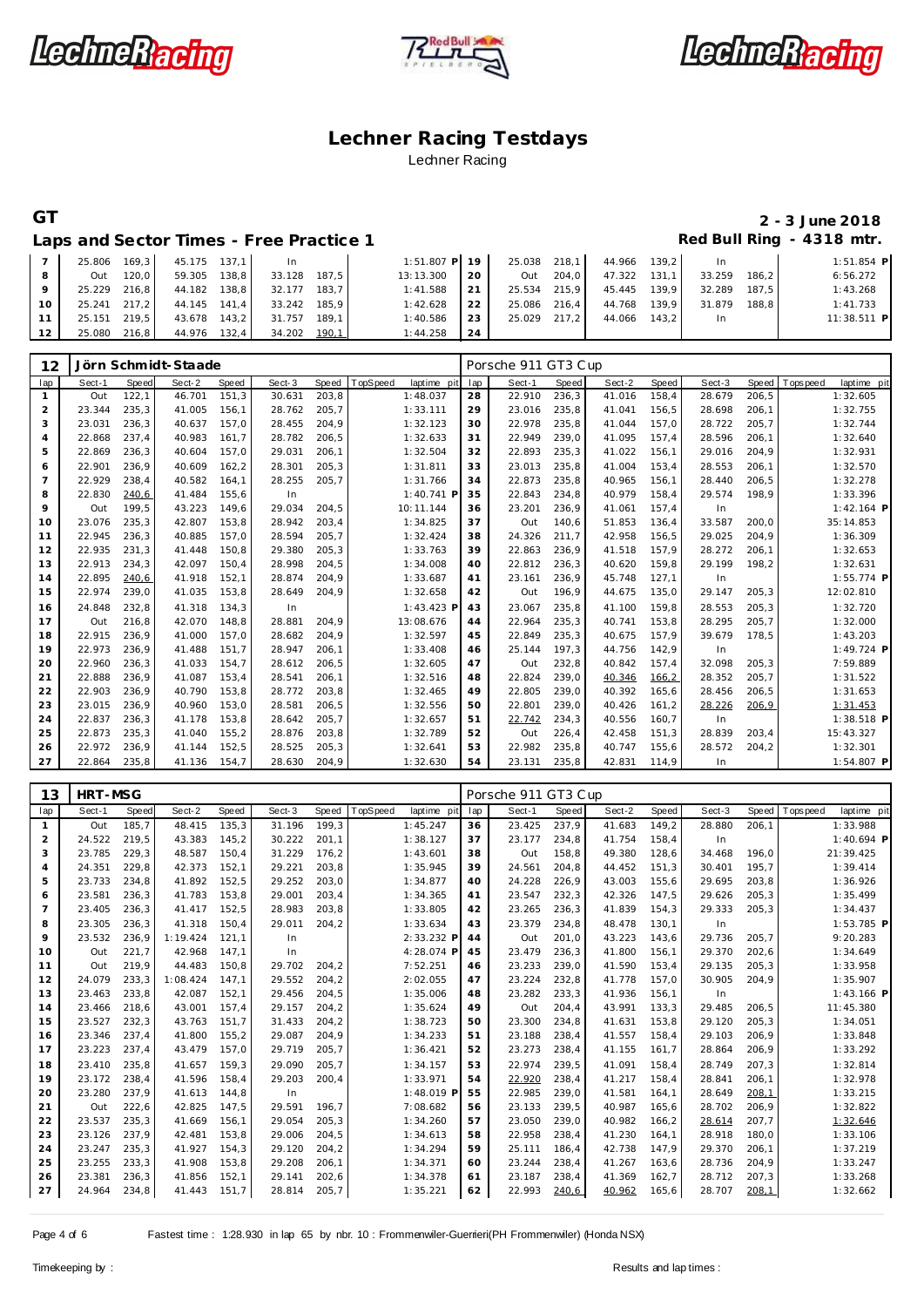





## **GT 2 - 3 June 2018** Red Bull Ring - 4318 mtr.

| Laps and Sector Times - Free Practice 1 |
|-----------------------------------------|
|-----------------------------------------|

| 28 | 23.230 237.4 |       | 41.268 | 161.2 | 29.180 | 204.9 | 1:33.678 | 63 | 22.971 | 240,6 | 41.237 | 169.3 | <b>In</b> |       | $1:42.540$ P |
|----|--------------|-------|--------|-------|--------|-------|----------|----|--------|-------|--------|-------|-----------|-------|--------------|
| 29 | 23.273       | 236.9 | 41.581 | 150.4 | 28.758 | 205.3 | 1:33.612 | 64 | Out    | 189.0 | 43.763 | 144.0 | 29.161    | 203.0 | 35:15.959    |
| 30 | 23.244       | 237.4 | 41.258 | 157.4 | 29.170 | 204.5 | 1:33.672 | 65 | 23.307 | 232.8 | 41.635 | 149.6 | 30.368    | 203.4 | 1:35.310     |
| 31 | 23.149       | 238.4 | 41.797 | 150.4 | 28.857 | 205.3 | 1:33.803 | 66 | 23.373 | 235.3 | 41.405 | 155.6 | 28.732    | 203.4 | 1:33.510     |
| 32 | 23.273       | 237.9 | 41.231 | 156.5 | 28.919 | 206.1 | 1:33.423 | 67 | 25.153 | 230.3 | 41.512 | 156.5 | 29.138    | 204.5 | 1:35.803     |
| 33 | 23.074       | 236.3 | 41.342 | 156.1 | 28.761 | 205.7 | 1:33.177 | 68 | 23.407 | 235.3 | 41.036 | 155.2 | 28.670    | 203.0 | 1:33.113     |
| 34 | 23.115 237.4 |       | 41.466 | 152.1 | 28.741 | 206.1 | 1:33.322 | 69 | 23.178 | 236,3 | 41.175 | 145.6 | In.       |       | $1:44.448$ P |
| 35 | 23.133       | 237.4 | 41.634 | 151.7 | 29.346 | 206.1 | 1:34.113 | 70 |        |       |        |       |           |       |              |

| 14             |        |       | Phillip Hamprecht |        |        |       |          |                 | Porsche 911 GT3 Cup |        |       |        |       |        |       |            |             |
|----------------|--------|-------|-------------------|--------|--------|-------|----------|-----------------|---------------------|--------|-------|--------|-------|--------|-------|------------|-------------|
| lap            | Sect-1 | Speed | Sect-2            | Speed  | Sect-3 | Speed | TopSpeed | laptime pit     | lap                 | Sect-1 | Speed | Sect-2 | Speed | Sect-3 | Speed | T ops peed | laptime pit |
| $\mathbf{1}$   | Out    | 175,7 | 55.638            | 119,7  | 32.195 | 205,3 |          | 1:54.709        | 23                  | Out    | 231,8 | 40.964 | 158,8 | 28.338 | 208,1 |            | 9:33.537    |
| $\overline{2}$ | 23.194 | 238.4 | 41.073            | 162,7  | 29.243 | 206,9 |          | 1:33.510        | 24                  | 23.083 | 239,5 | 40.514 | 157,9 | 28.287 | 208,1 |            | 1:31.884    |
| 3              | 22.935 | 239.0 | 40.863            | 159,3  | 28.504 | 207,7 |          | 1:32.302        | 25                  | 22.920 | 240,6 | 40.352 | 161,2 | 28.318 | 205,7 |            | 1:31.590    |
| $\overline{a}$ | 22.829 | 242,2 | 40.436            | 160.2  | 28.294 | 207,7 |          | 1:31.559        | 26                  | 22.746 | 240.0 | 40.454 | 166,7 | 28.632 | 207,7 |            | 1:31.832    |
| 5              | 22.640 | 240.6 | 40.571            | 158.4  | 28.209 | 208,1 |          | 1:31.420        | 27                  | 22.719 | 241,1 | 40.395 | 163,1 | In     |       |            | 1:37.003 P  |
| 6              | 22.614 | 240,6 | 40.889            | 155,2  | 28.686 | 204,9 |          | 1:32.189        | 28                  | Out    | 234,8 | 40.892 | 154,3 | 28.445 | 207,3 |            | 13:26.567   |
| $\overline{7}$ | 22.543 | 240.6 | 40.629            | 151.3  | In     |       |          | 1:36.449 F      | 29                  | 22.749 | 239.0 | 40.436 | 158.8 | 28.280 | 206.9 |            | 1:31.465    |
| 8              | Out    | 174.6 | 48.570            | 132.7  | 29.721 | 203,0 |          | 6:22.698        | 30                  | 22.762 | 240.0 | 40.280 | 163.1 | 28.306 | 208,1 |            | 1:31.348    |
| 9              | 23.579 | 225,4 | 41.646            | 145.6  | 28.837 | 207,3 |          | 1:34.062        | 31                  | 22.582 | 241,6 | 40.258 | 155,2 | 29.029 | 205,7 |            | 1:31.869    |
| 10             | 22.907 | 239.5 | 40.454            | 160.7  | 28.136 | 207,3 |          | 1:31.497        | 32                  | 22.723 | 241.1 | 40.468 | 160.7 | 28.320 | 206,9 |            | 1:31.511    |
| 11             | 22.795 | 241.6 | 40.272            | 158.8  | 27.900 | 208,1 |          | 1:30.967        | 33                  | 22.762 | 240,6 | 40.333 | 159.8 | 28.346 | 208,1 |            | 1:31.441    |
| 12             | 22.581 | 240,6 | 40.244            | 163,1  | 28.211 | 207,3 |          | 1:31.036        | 34                  | 22.745 | 242,2 | 40.500 | 160,7 | 28.277 | 208,1 |            | 1:31.522    |
| 13             | 22.692 | 241,1 | 40.454            | 164,1  | In     |       |          | 1:35.647 P      | 35                  | 22.750 | 241,6 | 40.433 | 157,0 | 30.501 | 204,9 |            | 1:33.684    |
| 14             | Out    | 194.1 | 41.812            | 158.4  | 29.720 | 207,3 |          | 8:20.550        | 36                  | 23.308 | 239,5 | 41.373 | 157.0 | 28.276 | 208,1 |            | 1:32.957    |
| 15             | 22.763 | 240.0 | 40.525            | 146.7  | 29.124 | 207,3 |          | 1:32.412        | 37                  | 22.943 | 241,6 | 40.470 | 159,3 | 28.415 | 207.7 |            | 1:31.828    |
| 16             | 22.774 | 239,5 | 40.953            | 163,1  | 29.476 | 204,5 |          | 1:33.203        | 38                  | 22.832 | 240,6 | 40.418 | 161,2 | In     |       |            | 1:37.178 P  |
| 17             | 22.760 | 241.6 | 40.644            | 158,4  | 28.445 | 207,7 |          | 1:31.849        | 39                  | Out    | 156,3 | 49.002 | 139,5 | 33.923 | 159.8 |            | 42:41.070   |
| 18             | 22.789 | 240.6 | 41.963            | 159.8  | In     |       |          | $1:38.417$ P    | 40                  | 31.370 | 161,5 | 41.942 | 157,9 | 28.401 | 207,3 |            | 1:41.713    |
| 19             | Out    | 215,1 | 42.379            | 154,7  | 28.753 | 206,1 |          | 1:03:33.690     | 41                  | 22.864 | 239,0 | 40.590 | 165,1 | 28.132 | 209,3 |            | 1:31.586    |
| 20             | 23.032 | 239.0 | 40.653            | 159.3  | 28.548 | 207,3 |          | 1:32.233        | 42                  | 22.538 | 240,0 | 42.066 | 123,9 | 31.061 | 207,3 |            | 1:35.665    |
| 21             | 22.761 | 240.0 | 40.678            | 155, 2 | 29.462 | 206,5 |          | 1:32.901        | 43                  | 22.625 | 240.6 | 40.060 | 160,2 | In     |       |            | 1:39.691 P  |
| 22             | 22.950 | 239,5 | 40.334            | 161,2  | In     |       |          | $1:39.843$ P 44 |                     |        |       |        |       |        |       |            |             |

| 14             |        | Mikkel O. Pedersen |        |        |        |        | Porsche 911 GT3 Cup |             |     |        |       |        |       |        |              |            |              |  |
|----------------|--------|--------------------|--------|--------|--------|--------|---------------------|-------------|-----|--------|-------|--------|-------|--------|--------------|------------|--------------|--|
| lap            | Sect-1 | Speed              | Sect-2 | Speed  | Sect-3 | Speed  | TopSpeed            | laptime pit | lap | Sect-1 | Speed | Sect-2 | Speed | Sect-3 | <b>Speed</b> | T ops peed | laptime pit  |  |
| 1              | Out    | 166,2              | 49.658 | 130,1  | 31.326 | 200.0  |                     | 1:50.596    | 39  | 22.744 | 237,9 | 40.775 | 155,6 | 28.490 | 204,2        |            | 1:32.009     |  |
| 2              | 24.186 | 212,1              | 42.181 | 153,0  | 29.496 | 200,7  |                     | 1:35.863    | 40  | 22.901 | 237,9 | 40.956 | 158,4 | 28.487 | 206,5        |            | 1:32.344     |  |
| 3              | 23.409 | 236,3              | 41.436 | 153,0  | 28.827 | 204,9  |                     | 1:33.672    | 41  | 22.888 | 238,4 | 41.112 | 151,3 | 30.698 | 205, 3       |            | 1:34.698     |  |
| $\overline{4}$ | 23.042 | 238.4              | 41.214 | 153.4  | 28.562 | 206,9  |                     | 1:32.818    | 42  | 22.870 | 238.4 | 40.794 | 155,6 | 28.404 | 205.7        |            | 1:32.068     |  |
| 5              | 22.920 | 239,5              | 40.997 | 156,1  | 28.428 | 205, 3 |                     | 1:32.345    | 43  | 22.961 | 239,0 | 40.868 | 152,5 | 29.861 | 187,2        |            | 1:33.690     |  |
| 6              | 23.011 | 240,0              | 41.008 | 159,3  | 31.144 | 206,1  |                     | 1:35.163    | 44  | 23.548 | 237,9 | 41.073 | 157,0 | In     |              |            | 1:38.857 P   |  |
| $\overline{7}$ | 23.052 | 239,5              | 40.876 | 154,3  | 28.455 | 208,1  |                     | 1:32.383    | 45  | Out    | 204,0 | 42.528 | 147,9 | 31.856 | 203,8        |            | 20:03.147    |  |
| 8              | 22.897 | 239,5              | 40.855 | 157.4  | 28.473 | 206,1  |                     | 1:32.225    | 46  | 24.346 | 233,8 | 41.241 | 160,7 | 28.812 | 206,5        |            | 1:34.399     |  |
| 9              | 22.994 | 239,0              | 40.860 | 151,7  | In     |        |                     | 1:38.203 P  | 47  | 23.073 | 237,9 | 41.063 | 161,7 | 28.604 | 204,9        |            | 1:32.740     |  |
| 10             | Out    | 197,7              | 41.980 | 149,6  | 32.219 | 205,7  |                     | 4:54.299    | 48  | 22.567 | 239,5 | 40.867 | 154,7 | 28.707 | 204,9        |            | 1:32.141     |  |
| 11             | 23.009 | 235.3              | 41.616 | 158.4  | 28.883 | 205,3  |                     | 1:33.508    | 49  | 22.900 | 239,5 | 40.732 | 157,4 | In     |              |            | 1:42.347 P   |  |
| 12             | 23.037 | 239.5              | 41.016 | 159.3  | 28.569 | 206,9  |                     | 1:32.622    | 50  | Out    | 177,4 | 48.001 | 147.1 | 33.846 | 196.4        |            | 21:37.821    |  |
| 13             | 22.907 | 233.3              | 41.092 | 156,1  | 28.491 | 206,9  |                     | 1:32.490    | 51  | 23.773 | 220,4 | 42.284 | 151,7 | 28.863 | 204,9        |            | 1:34.920     |  |
| 14             | 22.875 | 240,6              | 40.690 | 155,2  | 28.425 | 207,7  |                     | 1:31.990    | 52  | 22.607 | 239,5 | 40.693 | 159,3 | 28.164 | 206,1        |            | 1:31.464     |  |
| 15             | 22.898 | 237,9              | 40.984 | 156,5  | 30.298 | 206,5  |                     | 1:34.180    | 53  | 22.628 | 239,5 | 40.365 | 160,7 | 27.923 | 206,9        |            | 1:30.916     |  |
| 16             | 22.872 | 240,0              | 49.785 | 154.3  | 28.767 | 207,3  |                     | 1: 41.424   | 54  | 22.574 | 239,5 | 40.281 | 160,7 | 28.022 | 204,5        |            | 1:30.877     |  |
| 17             | 22.857 | 238.4              | 40.678 | 156.1  | 28.652 | 204,2  |                     | 1:32.187    | 55  | 22.870 | 237,9 | 41.168 | 149,2 | 29.363 | 206,1        |            | 1:33.401     |  |
| 18             | 23.231 | 238,4              | 40.918 | 154,7  | In     |        |                     | 1:38.090 P  | 56  | 22.549 | 240,0 | 40.404 | 161,7 | 29.520 | 206,9        |            | 1:32.473     |  |
| 19             | Out    | 169,3              | 48.874 | 140,3  | 31.596 | 198,9  |                     | 8:13.592    | 57  | 22.731 | 239,5 | 41.386 | 154,7 | In     |              |            | 1:37.692 P   |  |
| 20             | 24.090 | 228,8              | 44.320 | 141.7  | 29.815 | 205,7  |                     | 1:38.225    | 58  | Out    | 231,3 | 42.452 | 111,3 | 30.764 | 205,7        |            | 10:15.512    |  |
| 21             | 23.074 | 237.4              | 41.726 | 133.0  | 31.709 | 205,7  |                     | 1:36.509    | 59  | 22.608 | 238,4 | 41.016 | 157,9 | 28.187 | 207,3        |            | 1:31.811     |  |
| 22             | 22.860 | 239,5              | 40.938 | 157,0  | 28.650 | 204,9  |                     | 1:32.448    | 60  | 22.842 | 239,5 | 42.982 | 157,0 | 28.462 | 207,7        |            | 1:34.286     |  |
| 23             | 22.683 | 239,5              | 40.798 | 159,3  | 28.357 | 205,3  |                     | 1:31.838    | 61  | 22.567 | 239,0 | 40.362 | 161,2 | 28.334 | 204,9        |            | 1:31.263     |  |
| 24             | 22.615 | 240.0              | 40.746 | 157.0  | 28.289 | 207,3  |                     | 1:31.650    | 62  | 22.614 | 240,0 | 40.440 | 160,7 | 28.244 | 206,1        |            | 1:31.298     |  |
| 25             | 22.525 | 241,1              | 43.211 | 147,5  | In     |        |                     | 1:47.565 P  | 63  | 22.955 | 239,0 | 40.767 | 159,8 | 28.545 | 206,9        |            | 1:32.267     |  |
| 26             | Out    | 224.0              | 41.599 | 153,8  | 30.081 | 204,2  |                     | 9:23.302    | 64  | 23.051 | 234,8 | 43.160 | 158,8 | In     |              |            | $1:40.403$ P |  |
| 27             | 22.848 | 237,9              | 41.171 | 153,8  | 29.757 | 203,8  |                     | 1:33.776    | 65  | Out    | 196,9 | 44.416 | 153,8 | 28.674 | 205, 3       |            | 9:40.888     |  |
| 28             | 22.805 | 239.0              | 41.275 | 150,0  | 28.654 | 206,1  |                     | 1:32.734    | 66. | 22.714 | 241,6 | 42.838 | 156,5 | 28.438 | 204,9        |            | 1:33.990     |  |
| 29             | 22.691 | 239.0              | 40.873 | 159,3  | 28.480 | 206,9  |                     | 1:32.044    | 67  | 22.560 | 240,6 | 40.677 | 162,7 | 28.389 | 204,9        |            | 1:31.626     |  |
| 30             | 22.570 | 240,0              | 40.562 | 160, 2 | 28.346 | 204,5  |                     | 1:31.478    | 68  | 22.522 | 239,5 | 42.901 | 129,5 | 35.565 | 206,1        |            | 1:40.988     |  |